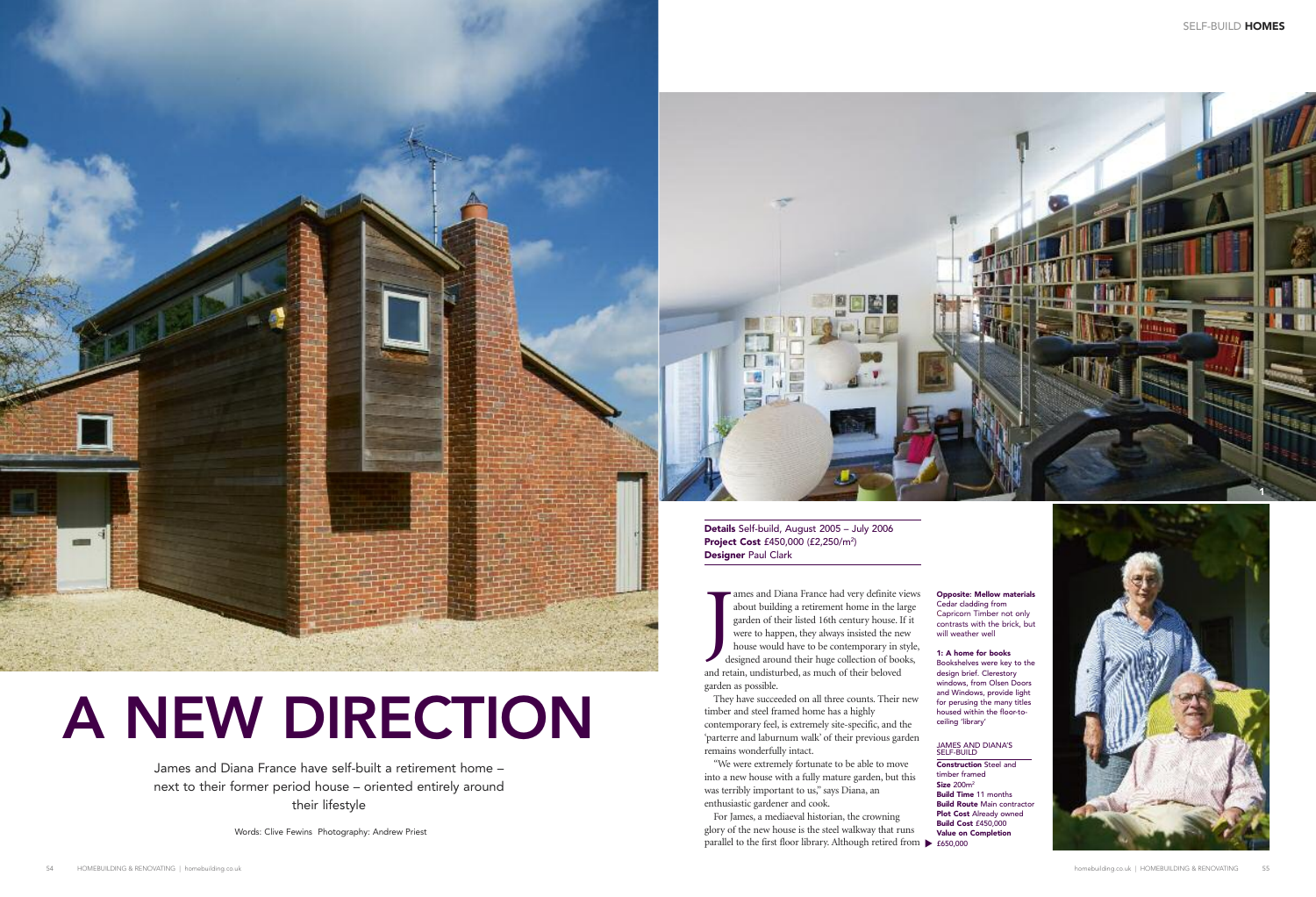his previous job, he has just published a third book on his prime area of expertise — the Cistercians.

The walkway culminates in space for a study desk with a small oriel window above which overlooks the approach to the house and adds an interesting exterior feature. It is just one of many details which reveal how the house has been precisely designed and tailored to the Frances' way of life by their architect, son-in-law Paul Clark.

"Paul had a pretty good idea of our lifestyle and how we use a house, so knew exactly what we wanted," James says. "The original concept behind building a house here was my idea and dates from eight years ago when we had a marquee – on the site of what is now the house – for the wedding reception after Paul married our daughter Lydia.

"We realised that employing one's son-in-law in this way can be a bit of a risk. If it had not worked out it could have been rather unfortunate. On the other

hand, we couldn't really have employed anyone else! Fortunately Paul was very much on our wavelength, and it all worked out extremely well."

The project was, however, a complex one. Getting

drainage to the sloping site was difficult, and there were considerable problems with access. The site is adjacent to a listed building (the Frances' former house) situated in a village Conservation Area and also lies within an Area of Outstanding Natural Beauty (AONB). Together with the constraints of maintaining their garden, everything pointed towards an expensive build on a difficult sloping site.

Despite adhereing to the planning guidelines, which demanded a single storey building, gaining permission was a fraught process. Their plans gained the approval of the conservation officer and his fellow planning officials, but met with opposition from the parish council. The result: a full planning committee meeting, which passed by a single vote.

"The whole idea was to have a large living/dining room, which, with the two storey bookcase and our elaborately carved 17th century Danish storage cupboard, would form the focal point. The other rooms are deliberately small," comments James. The book gallery is reached by a hidden staircase. This is concealed behind a recess specially created to house ▶

The house that eventually won planning approval is built from a steel and timber frame with a series of monopitch roofs, all with a pitch of 20°. After competitive tender, the Frances and Paul chose a wellestablished Oxford-based builder, who created the frame in situ. James and Diana chose timber frame on Paul's recommendation. "It was the obvious solution for an edge-of-the-village site and for a contemporary house which was designed to feature sustainable materials," Paul says. "We also felt the choice of cedar cladding to contrast with the areas of brick wall would weather well and look really good in a comparatively short space of time." The same argument applied to the choice of lightweight North American cedar shingles as a roofing material — which have now mellowed to complement the mature garden.

From the onset, the main design problem for Paul was the building's north-facing aspect. "Our previous house faced south at the rear. We looked up the slope to the surrounding fields, but at times it became far too hot," Diana says. "Having a north-facing rear in the new house meant we have had to install extra glazing to meet Building Regulations, but we find there are very few disadvantages. Nevertheless, Paul had to think hard to get light into the building from the south."

In the main living area, Paul has designed in a ribbon of clerestory windows set on the south side of the dual monopitch roof. "Two of the windows open at the push of a button and bring in welcome ventilation when we need it," says James. Along the rear of the house is a long terrace, accessed from both the main living space and the kitchen by sliding doors, which bring in further natural light.

"Paul has done a wonderful job importing light," says Diana. "After so many years facing the reverse

direction, in many ways we prefer facing north towards the garden. This is because we sometimes used to get overheated when sitting at the rear of the old house,

particularly when we were in the sunroom. We prefer it on the terrace here. It is a long terrace and it is possible to move along it to different parts to follow the sun. It was quite hot enough for us last summer."

The front of the house faces east, and the front door leads to a spine corridor, which provides access to the bathroom, TV room and a bedroom. As a retirement home – both James and Diana are in their seventies – the house is also, as far as possible, designed across ground floor level. However, the en suite master bedroom and a further bedroom are both down a flight of five steps to take account of the sloping site. Both rooms are lit from either side by full-height plain windows.

USEFUL CONTACTS: Architect Paul Clark: 020 8780 9138 Main contractor Knowles and Son: 01865 249681 Roofers Bicester Roofing: 0870 264 6454 Cedar boarding Capricorn Timber: 01283 821110 Shingles John Brash: 01427 613858 Rear glazing system Olsen Doors and Windows: 01777 871847 Other windows Rationel: 01869 248181 Kitchen IKEA: ikea.com Floors Variety Floors: 01235 550550 Steelwork LG Kimber: 01844 237890 Underfloor heating Uniheat: 01865 242708

### Introducing Light into Bungalows

Building on one storey is an ideal way of future-proofing a home for older age, and also where mobility is an issue. It can even be a prerequisite to obtaining planning permission in protected areas. Yet bungalow design can pose a considerable challenge — not least by way of introducing natural light into the interior spaces, which are often sprawled across a bigger footprint than two storey houses. One way to avoid dark corridors and gloomy rooms where windows are absent is to introduce light from above. Rooflights, dormer roofs, clerestory windows, even lightpipes are all options. Varying ceiling heights can help to accommodate such features. In addition, utilising a higher or vaulted ceiling in the main living areas – as the Frances have done – makes the space a focal point for the entire house.

Open plan living spaces – which minimise the presence of interior walls – can again help shed light into dark, far-reaching corners.

## *" You could say Paul [our " entirely around us architect] designed the house*

**2: Illusion of space** Wallhung sanitaryware and a mirrored vanity unit – also ideal storage – make the main bathroom feel more spacious

**3: Accounting for the site's gradient** A short flight of stairs leads down to the master bedroom and a further bedroom, located at a lower level due to the sloping nature of the site

**4: Hidden storage** Behind the timber-clad walls lies a storage cupboard — one of the many space-saving solutions designed into the property

**5: A light passage** Both the white walls and a high-level window make this long internal corridor feel light

**6: Solutions for a high ceiling** Tall kitchen units from IKEA provide maximum storage. Built-in appliances complete the streamlined look